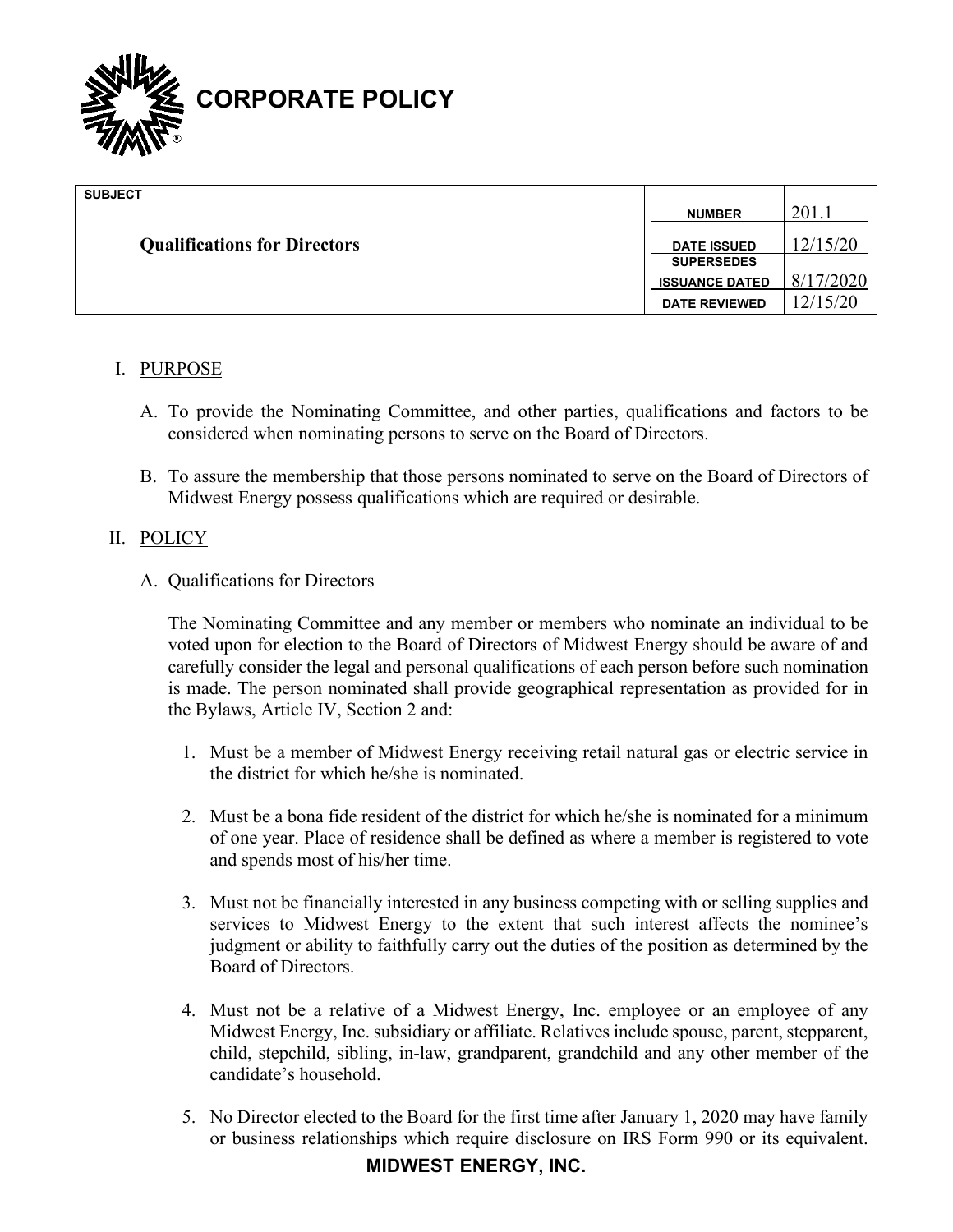

**CORPORATE POLICY**

| Number | 201.1    |
|--------|----------|
| Page   | $2$ of 4 |

Any Director who subsequent to January 1, 2020 develops Form 990 reportable family or business relationships will be disqualified as a Director.

- 6. Must commit to attend regular and special meetings of the Board of Directors and must participate in at least 75 percent of such meetings in a calendar year. The Board of Directors may waive this requirement in the event of a prolonged but non-permanent medical condition.
- 7. Must not hold a salaried office within nor be an employee of Midwest Energy or its subsidiaries.
- 8. Must not have been employed by Midwest Energy or its subsidiaries within the last 3 year period preceding appointment or election.
- 9. Must not have been convicted of, be pleading to or have pled guilty or no contest to a felony or fraud charge.
- 10. Should be willing to attend national, state and local associated organization meetings as required, and such institutes and seminars which will aid in keeping the directors well informed on matters affecting Midwest Energy.
- 11. Should be prepared to serve as a member of the Board of Directors without salary and only with such fees and reimbursement of expenses as the Board of Directors shall from time to time authorize in conformance with legal and Bylaw requirements applicable thereto.
- 12. Should agree to serve the term of office for which elected or until a successor has been appointed or elected.
- 13. Should, in all respects, be in a position to represent the membership on a completely impartial basis for the good of and in the best interests of the entire Corporation.
- 14. Should be willing to promote and safeguard the interests of Midwest Energy, Inc. among the members and the general public.
- 15. Must not use, or cause to be used, the position of Director to further his/her own personal or political interests.
- 16. Must give written consent to serve as Director before allowing his/her name to be placed in nomination.
- 17. Must exhibit physical, emotional, and mental ability to serve as Director.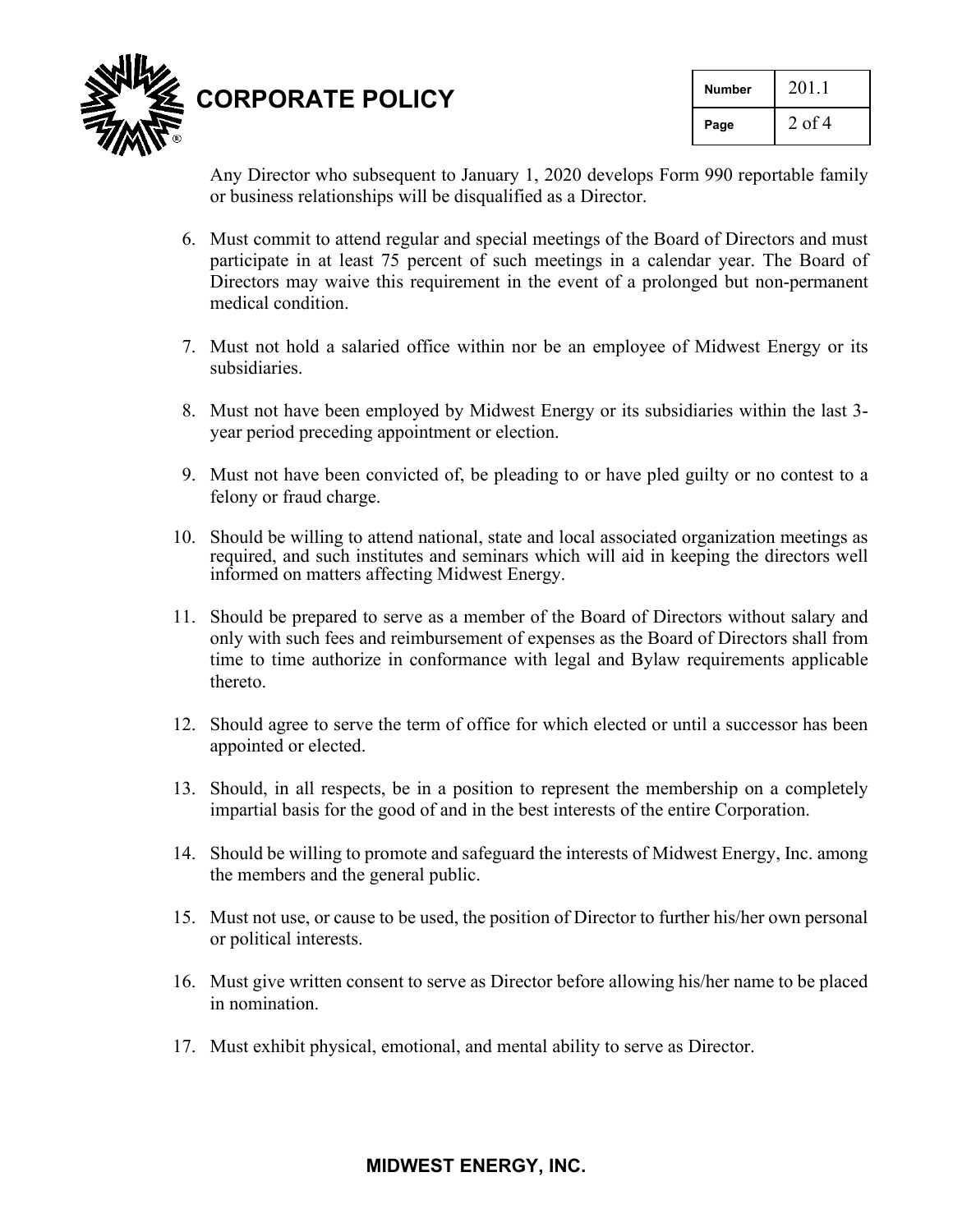

| <b>Number</b> | 201.1    |
|---------------|----------|
| Page          | $3$ of 4 |

B. Duties and Responsibilities of Director

Service as a Director shall include participation in the functions of the Board at all regular and special meetings. Specific duties and responsibilities of the Directors are set forth in Policy No. 201.2, Duties and Responsibilities of the Board of Directors.

C. Commitment

Any person nominated for election to the Board of Directors shall be considered on the basis of his/her willingness and ability to carry out the functions of a Director.

D. Personal Considerations

The Nominating Committee or any member or members of Midwest Energy who nominate an individual to be voted upon for election to the Board of Directors of Midwest Energy, shall consider the following when reviewing the personal qualifications of the nominee.

- 1. What is the business record of the individual and what has the management of the individual's own affairs indicated as to the possession of sound business judgment?
- 2. What has the proposed nominee done that would demonstrate his/her capacity for working with groups, rather than as an individual?
- 3. What are the ideas and viewpoints of the proposed nominee as they relate to cooperative principles and philosophy?
- 4. What are the problem areas which the proposed nominee might encounter as an individual when helping the members obtain a more complete understanding of Midwest Energy, its activities, programs and problems?
- E. Nondiscrimination

Nominees for Directors shall be selected on the basis of the criteria contained in this policy, the Bylaws, and applicable legal statutes. No person shall be discriminated against on the basis of race, color, creed, age, sex, disabilities, or national origin.

F. Additional Considerations

This policy shall supplement the Articles of Incorporation, Bylaws, applicable statutes and governmental rules and regulations applicable to Directors. It is intended to serve as a guide to the Nominating Committee and other persons who are or may be nominating persons for the position of Director.